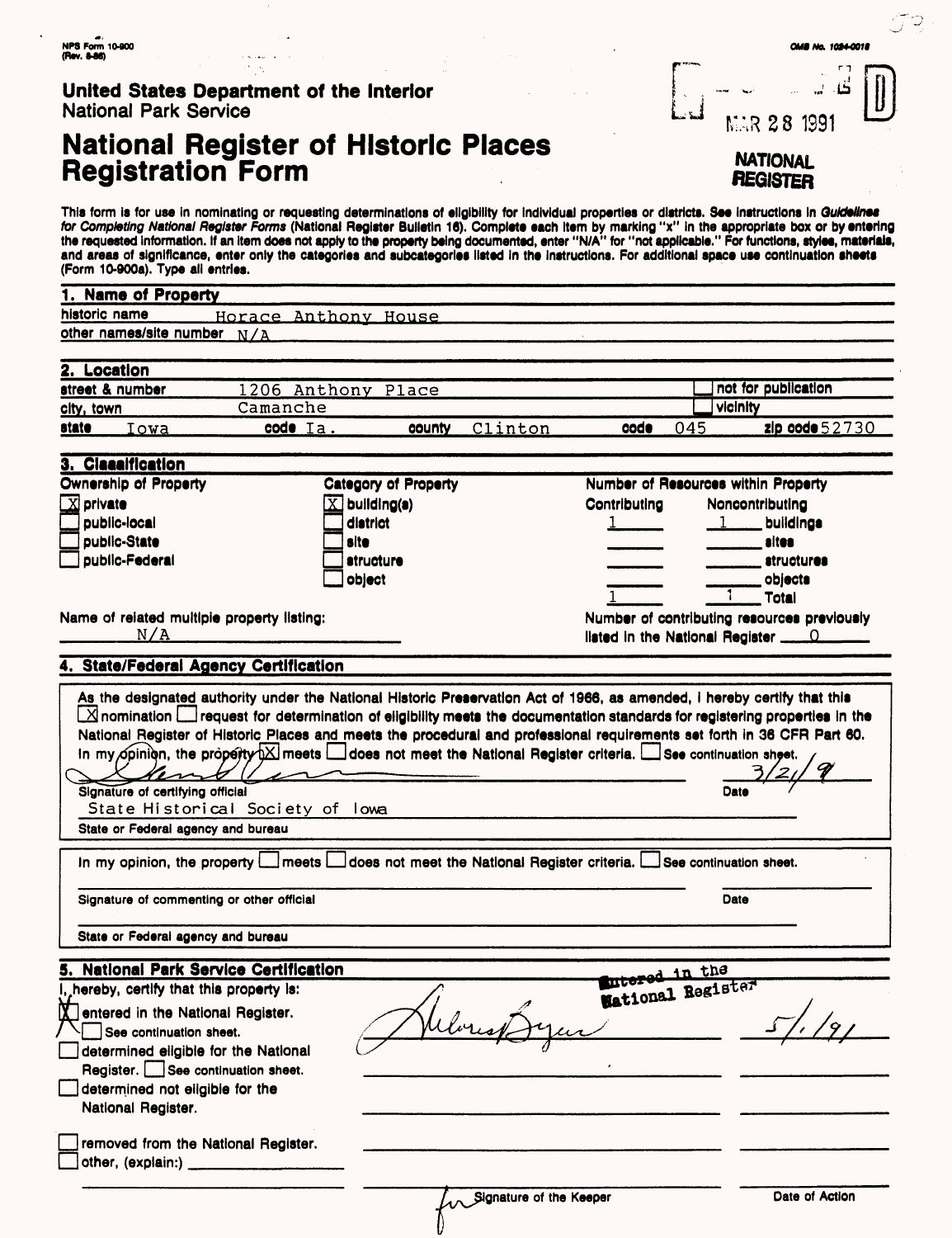#### **6. Function or Use**

Historic Functions (enter categories from instructions) Domestic/Single Dwelling

Current Functions (enter categories from instructions) Domestic/Single Dwelling'

 $\frac{1}{2}$ 

 $\bar{\Sigma}$ 

| 7. Description                                                              |                         |                                                |
|-----------------------------------------------------------------------------|-------------------------|------------------------------------------------|
| <b>Architectural Classification</b><br>(enter categories from instructions) | $\cdot$ $\cdot$ $\cdot$ | Materials (enter categories from instructions) |
|                                                                             | foundation              | Stone                                          |
| Late Victorian Italiante                                                    | walls $\_\_\_\_\_\$     | Brick                                          |
| Greek Revival                                                               |                         |                                                |
|                                                                             | roof                    | <u>Wood</u>                                    |
|                                                                             | other                   | Wood                                           |

Describe present and historic physical appearance.

 $K$  See continuation sheet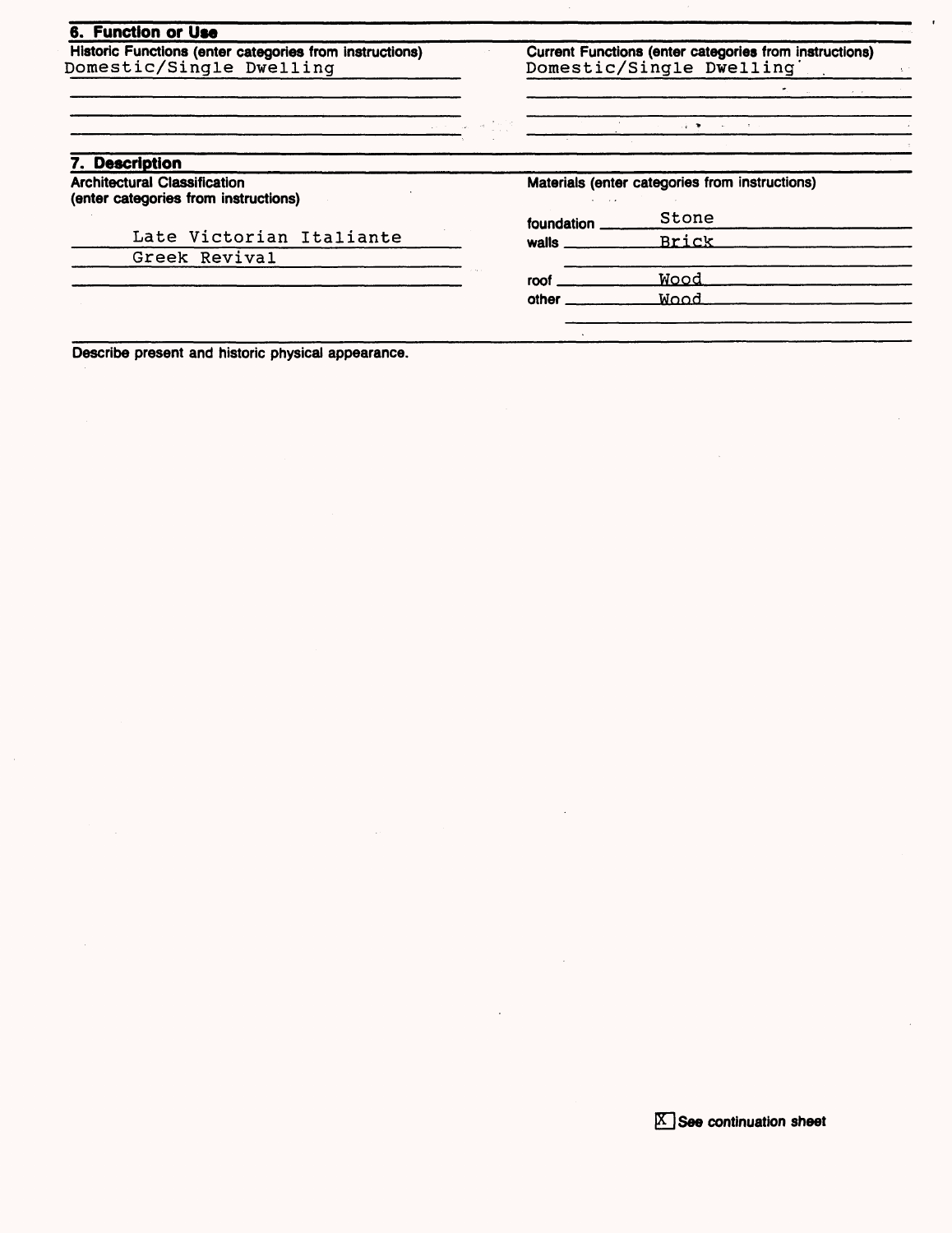| 8. Statement of Significance                                                                          |                      |           |                                          |         |                                  |
|-------------------------------------------------------------------------------------------------------|----------------------|-----------|------------------------------------------|---------|----------------------------------|
| Certifying official has considered the significance of this property in relation to other properties: | nationally           | statewide | $\mathbb{F}$ locally                     |         |                                  |
| Applicable National Register Criteria                                                                 | $[X]$ C<br>∫B.<br>IA | D         |                                          |         |                                  |
| <b>Criteria Considerations (Exceptions)</b>                                                           | jв.<br>IC.<br>I IA   | ID        | E <br>IF                                 | IG      |                                  |
| Areas of Significance (enter categories from instructions)<br>Architecture                            |                      |           | <b>Period of Significance</b><br>ca 1852 |         | <b>Significant Dates</b><br>1852 |
|                                                                                                       |                      |           | <b>Cultural Affiliation</b>              | N/A     |                                  |
| <b>Significant Person</b><br>N/A                                                                      |                      |           | Architect/Builder                        | Unknown |                                  |

where  $\alpha$  is a  $\mathcal{O}(\log n)$ 

 $\sim$ 

 $\hat{\mathbf{r}}$ 

State significance of property, and justify criteria, criteria considerations, and areas and periods of significance noted above.

القوادمات المتفعل المتفا

÷,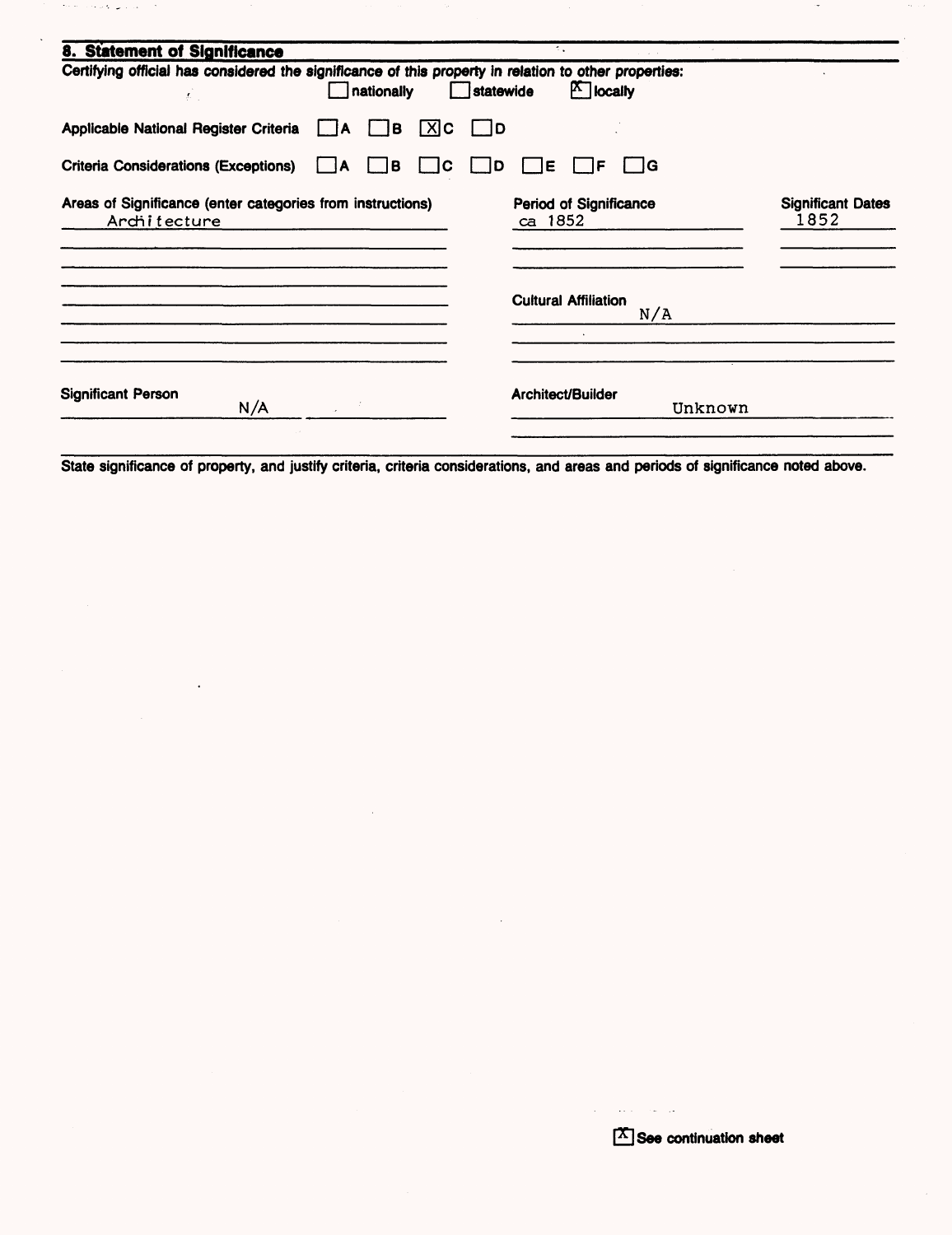| 9. Major Bibliographical References                                                                                                                                                                                                                                                                                       |                                                                                                                                                                             |
|---------------------------------------------------------------------------------------------------------------------------------------------------------------------------------------------------------------------------------------------------------------------------------------------------------------------------|-----------------------------------------------------------------------------------------------------------------------------------------------------------------------------|
| 计可变 人名拉斯<br>$\mathbb{S}\left(P(\mathcal{R},\mathcal{E}_{\text{out}})\right)=0.$                                                                                                                                                                                                                                           |                                                                                                                                                                             |
|                                                                                                                                                                                                                                                                                                                           | state of the company of the company                                                                                                                                         |
|                                                                                                                                                                                                                                                                                                                           |                                                                                                                                                                             |
|                                                                                                                                                                                                                                                                                                                           |                                                                                                                                                                             |
|                                                                                                                                                                                                                                                                                                                           |                                                                                                                                                                             |
|                                                                                                                                                                                                                                                                                                                           |                                                                                                                                                                             |
|                                                                                                                                                                                                                                                                                                                           |                                                                                                                                                                             |
|                                                                                                                                                                                                                                                                                                                           | $\boxed{\text{X}}$ See continuation sheet                                                                                                                                   |
| Previous documentation on file (NPS):<br>preliminary determination of individual listing (36 CFR 67)<br>has been requested<br>previously listed in the National Register<br>previously determined eligible by the National Register<br>designated a National Historic Landmark<br>recorded by Historic American Buildings | Primary location of additional data:<br>$\times$ State historic preservation office<br>Other State agency<br><b>Federal agency</b><br>Local government<br><b>University</b> |
| Survey # ____________<br>recorded by Historic American Engineering                                                                                                                                                                                                                                                        | <b>Other</b><br>Specify repository:                                                                                                                                         |
| Less than one acre<br>Acreage of property _____<br><b>UTM References</b><br>$[4, 6]$ $2, 8$ $[8, 1, 0]$<br> 7 2 7 7 8 0 <br> 1, 5 <br>Easting<br><b>Northing</b><br><b>Zone</b><br>C.                                                                                                                                     | в<br>Easting<br>Northing<br><b>Zone</b><br>$\mathbf{r}$ and $\mathbf{r}$<br>D<br>See continuation sheet                                                                     |
| Verbal Boundary Description                                                                                                                                                                                                                                                                                               |                                                                                                                                                                             |
| Lots 24 and 25, Horace Anthony Subdivision<br>Block 3, City of Camanche.                                                                                                                                                                                                                                                  |                                                                                                                                                                             |
|                                                                                                                                                                                                                                                                                                                           | See continuation sheet                                                                                                                                                      |
|                                                                                                                                                                                                                                                                                                                           |                                                                                                                                                                             |
|                                                                                                                                                                                                                                                                                                                           |                                                                                                                                                                             |
| Boundary includes the house and the land historically associated<br>with the property.                                                                                                                                                                                                                                    |                                                                                                                                                                             |
| <b>Boundary Justification</b>                                                                                                                                                                                                                                                                                             | $\boxed{\text{X}}$ See continuation sheet                                                                                                                                   |
| 11. Form Prepared By<br>name/title _________________LeRoy C. Goddard<br><u>Owner</u>                                                                                                                                                                                                                                      |                                                                                                                                                                             |

| <b>UI YEI IIZELIUI I</b> |                    |       | $\frac{1}{2}$ |                          |  |
|--------------------------|--------------------|-------|---------------|--------------------------|--|
| street & number          | 1206 Anthony Place |       |               | telephone (319) 259 1042 |  |
| city or town             | Camanche           | state | Iowa          |                          |  |
|                          |                    |       |               |                          |  |

 $f(\mathcal{G})$ 

 $\ddot{\phantom{a}}$ 

 $\frac{1}{2}$ 

 $\frac{1}{2}$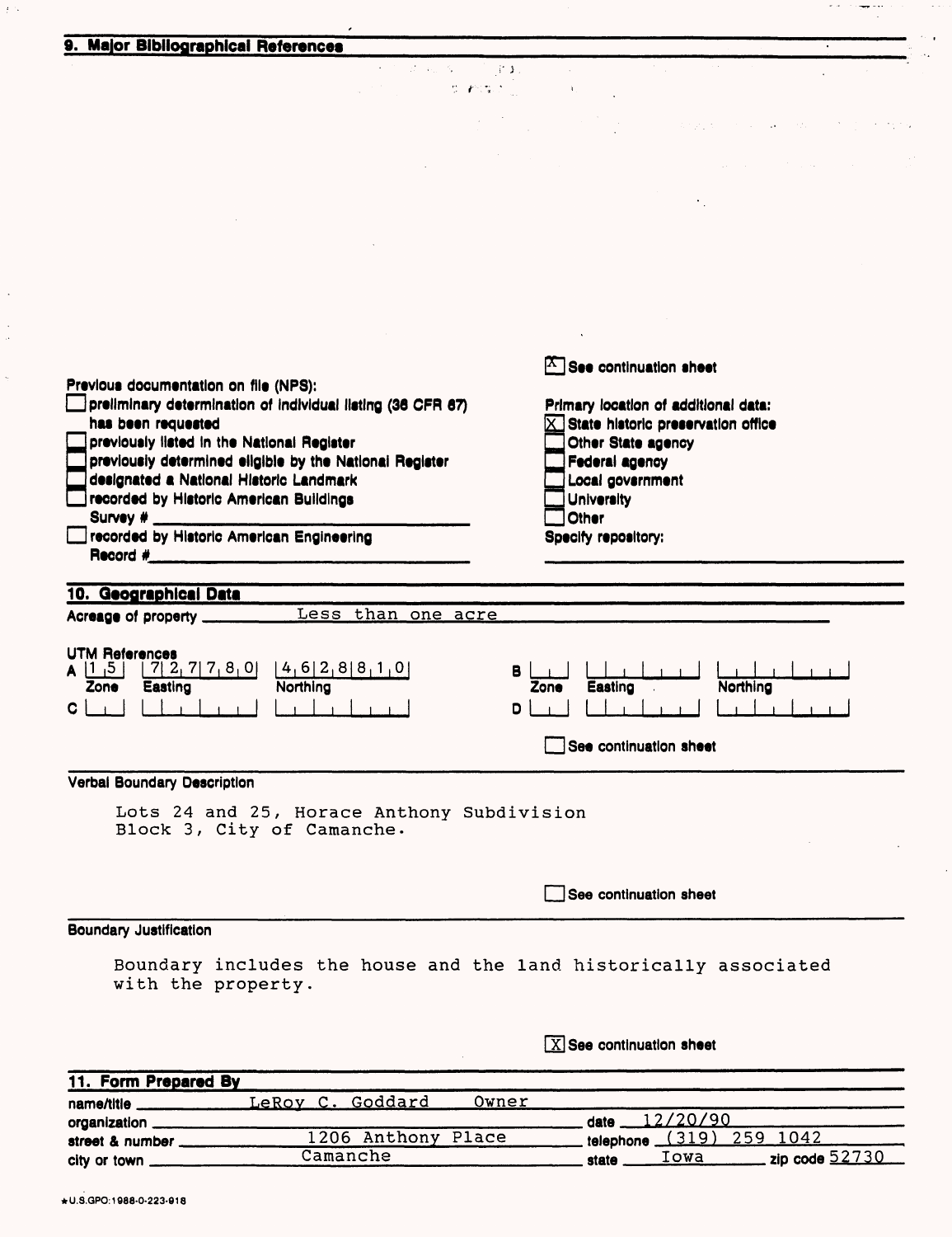# National Register of Historic Places Continuation Sheet

Section number  $\frac{7}{2}$  Page  $\frac{1}{2}$  Horace Anthony Home

CFN-259-1116

The Horace Anthony House consists of a two-story cubical shaped main block constructed of locally manufactured red brick and capped with a low pitched roof and an attached one story rear wing of similar material and roof configuration. Stylistically, the house can be described as transitional, which is not surprising given its  $G^a$   $^{+852;}$  construction date. The predominant influence is the Italianate mode which can be seen here in the almost cubical form of the edifice. The wide overhanging eaves with bracketed cornice, and the low pitched hipped roof with flat deck. On the other hand, the pedimented hoods over windows and doors, and the main entry with its entablature with dentil led cornice supported by squarish columns with classical detailing and feature side lights and transom with classical enframement are decorative details characteristic of the Greek revival style. On the inside, the house retains a large amount of original white, pine woodwork and a rather ornate three floor circular stairway. The ceiling height on the first floor is 9 1/2 feet. The two windows in the front go from ceiling to floor. The other three windows in the front two rooms have decorative woodworking under each window, 27 inches high. They still appear to go from ceiling to floor. The walls being 15 inches thick makes for very massive woodworking around the windows. There are still many panes of the old "wavey" glass that gives you a myopic view. The shutters on the house in the picture of the home taken in 1885 were made of wood with horizontal louvers. The date they were removed has not been found. Ten of»them are still stored in our garage. The house has undergone some modfications over the years, but most of this activity has been confined to the rear and has focused on the porch enclosure and screening. The most noticeable missing elements are the balustrade which once graced the roof deck and the symmetrically placed, interior chimney stacks with pi1astered caps on the east and west sides of the house. The baseboards are 10" high. All of the woodwood has been assembled from at least three different mouldings.

Three old city street lights were added to the property in 1963. They are just like the lights that are in front of the White House in Washington D.C. The park in front of the house was given to the city when it was platted by Horace Anthony in ca 1852 . The city added children's playground equipment in the 1970's. The Anthony's took care of mowing of the park up until the late 1940's.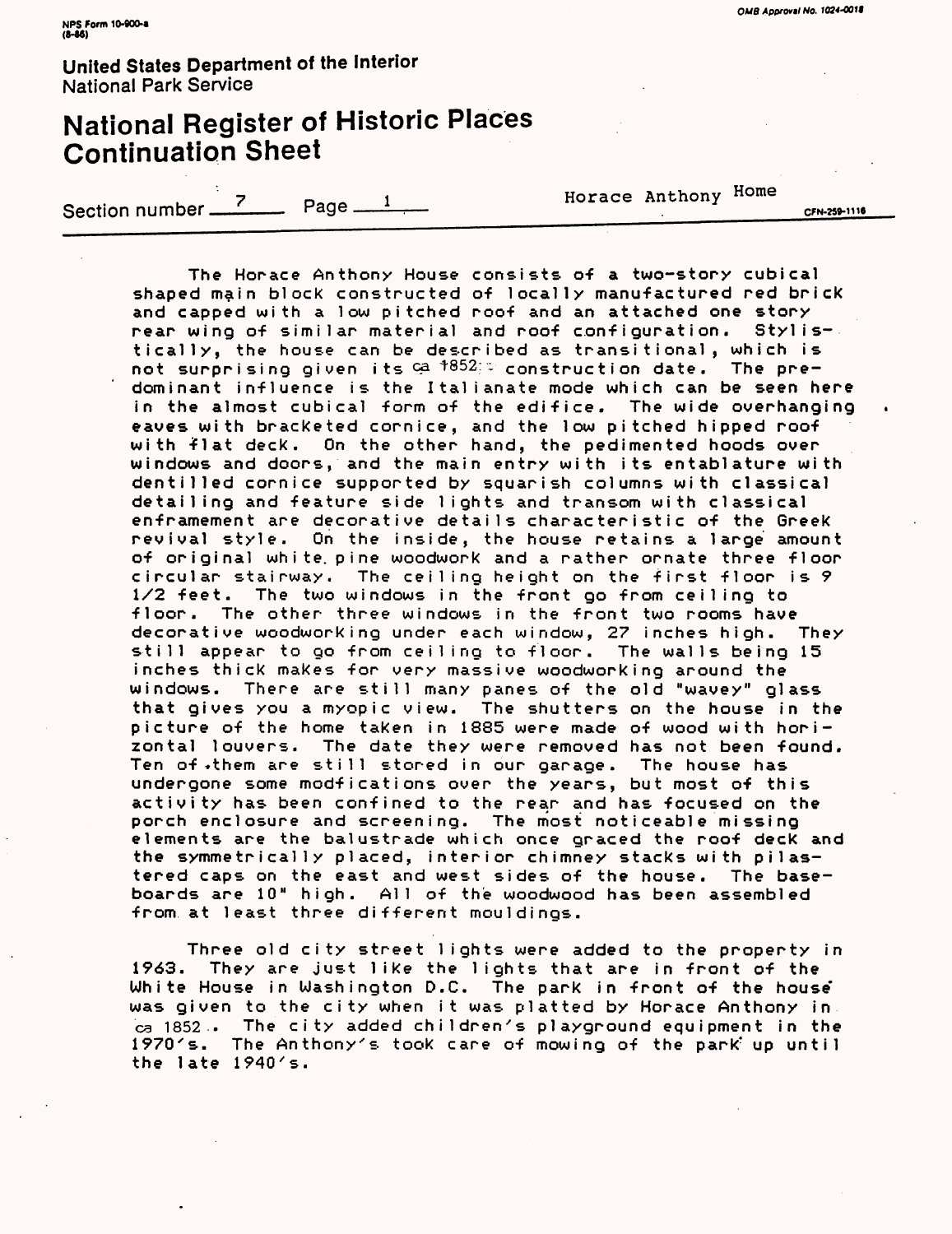# National Register of Historic Places Continuation Sheet

Section number <sup>7</sup> Page 2 **1 Example Horace Anthony Home** cruise out

 $\bullet$ 

No major changes have been made in the Horace Anthony home since it was built in ca. 1852. No walls or doors or windows have been changed. The baseboards are 10 inches high and all the woodwork has been assembled from at least three different mouldings. The doors are of paneled wood and have square rim locks. The east entry door had a brass folding key that was lost in 1963 and a extra long key had to be made for that door. The house is somewhat "T" shaped. The main portion of the home is 36' 3" east and west and 29' 3" north and south. The leg of the "T" of the home is off-centered on the north side of the main structure. It is 24' north and south and 16' 4" east and west. This portion of the home is on the north side of the main structure .

The walls of the home are 15" thick and made of soft brick made locally. The foundation is made of limestone. We have been told that the north portion (the 24' by 16' 3") was the last portion of the house to be built. The walls and the wood and all the material looks to be the same as the other part so we do not believe there was much time difference.

There is a full basement under the main portion. It is 6' 8" deep. The basement floor had been cement covered in about 30 sections of cement of different types, indicating that it had been laid over a long time period. It had shelves used for canned foods. The lumber was very old and the supports for the shelves were in the ground and the cement poured around them. In 195S, the floor was leveled and carpet laid. The coal room still has one wall of wide pine boards. The north leg of the house has a 3 foot crawl space on the north wall of this room. In 1958, a fireplace was built.

The spiral staircase begins in the front (south) entrance and spirals up 47 steps, three floors and exits to a flat roof deck. The flat deck had a balustrade which was removed in the early 1930's.

The floors in the home are wide pine boards except for the floors in the main portion of the downstairs. Floyd Anthony (Horace Anthony's grandson and Frederick H. Anthony's son) put" in hardwood floors in the 1920's. We have been told by several Camanche oldtimers that Floyd cut the wood on Beaver Island, close to Camanche, and had the wood milled at Disbrow Lumber in Clinton. Floyd often told how he had to drill by hand in order to nail the floor.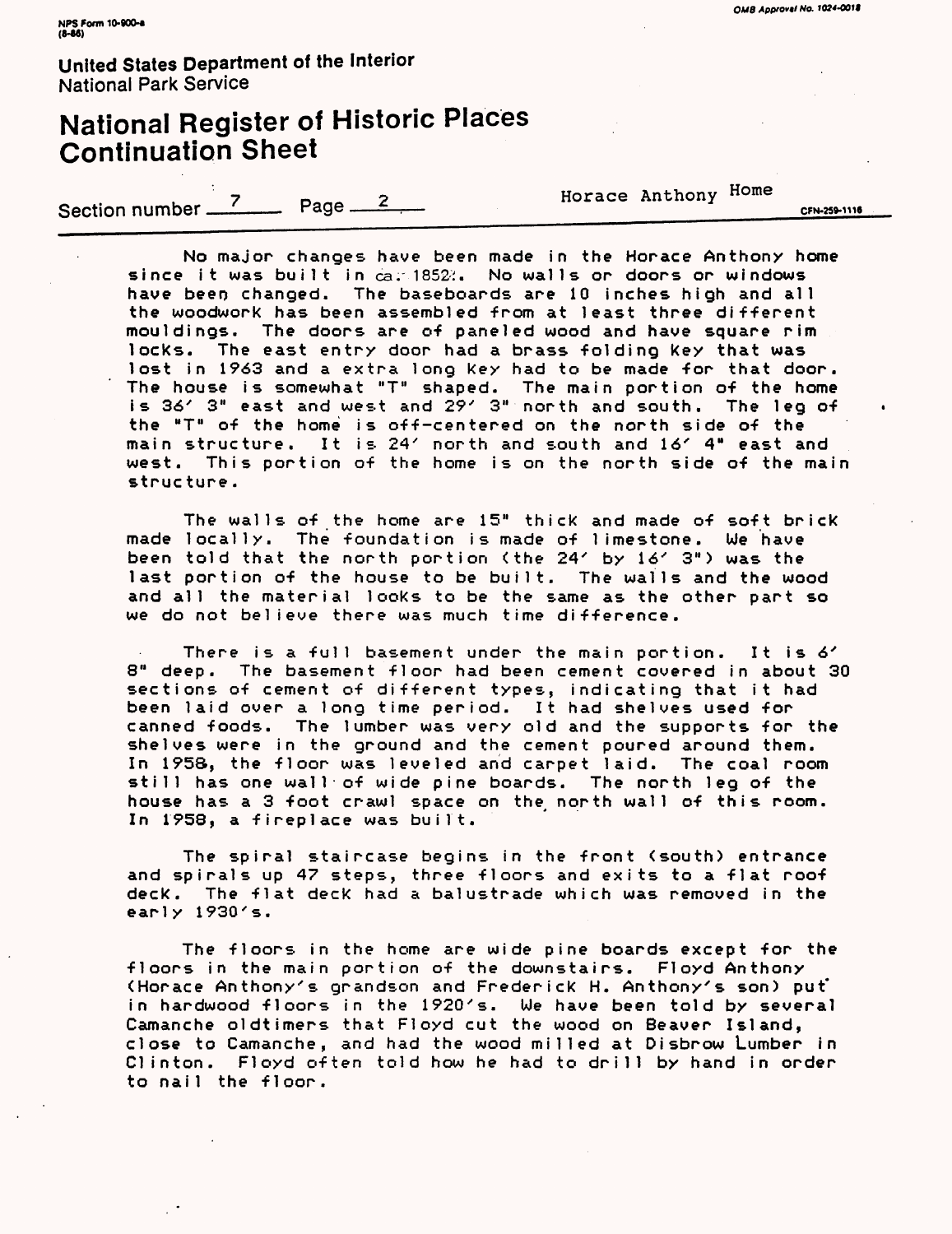# National Register of Historic Places Continuation Sheet

Section number  $\frac{7}{2}$  Page  $\frac{3}{2}$ 

•»

Horace Anthony Home

CFN-259-1116

The 12" by 12" hand hewn beams and supports can be seen in the basement. The nails used in the home are machine cut nails typical of the 1800's.

Fl oyd Anthony took off the two chimneys that were the •fireplace chimneys. Robert Anthony <Floyd Anthony's son) was born in this home in 1920 and he has told me that the furnace had been in the house as long as he could remember. The old •furnace was replaced in 1984.

The pine tree in the front of the house shows in a picture of the home taken in 1885, was about 30' high. It is now about 65' high.

In 1958, when we moved in, we installed an island counter •for an electric cooking top with cabinets above and a stub wall •for an electric oven in the large kitchen. We made the old pantry off the west end of the kitchen into a half bath.

The "summer kitchen", later the "wash, tool and paint room" and now our family room had a covered staircase to the basement. We took the covering off and put walls on the stairwell and carpeted the stairs. Before we did that there was just the dirt walls and the stairs. There was also an open staircase to the basement from the south kitchen wall. This stairway was also finished off and the stairs carpeted.

There are two porches, one on the east side and one on the west side. The roofs on both are supported by octagon multitrimmed wood posts. The east porch was screened in 1958. The west porch was enclosed in 1984. The roofing boards for the entire house are of random width, rough lumber 15 inches to 20 inches wide. We also poured a cement patio to complete the squareness of the house.

The out buildings are not included in the nomination. In 1959, the shed and the "outhouse" were removed. They both had dirt floors. In 1960, I poured a cement slab and had a two car garage built. When the old buildings were taken down there was an old 'one-1unger' gas engine they used in their wood clamming boat.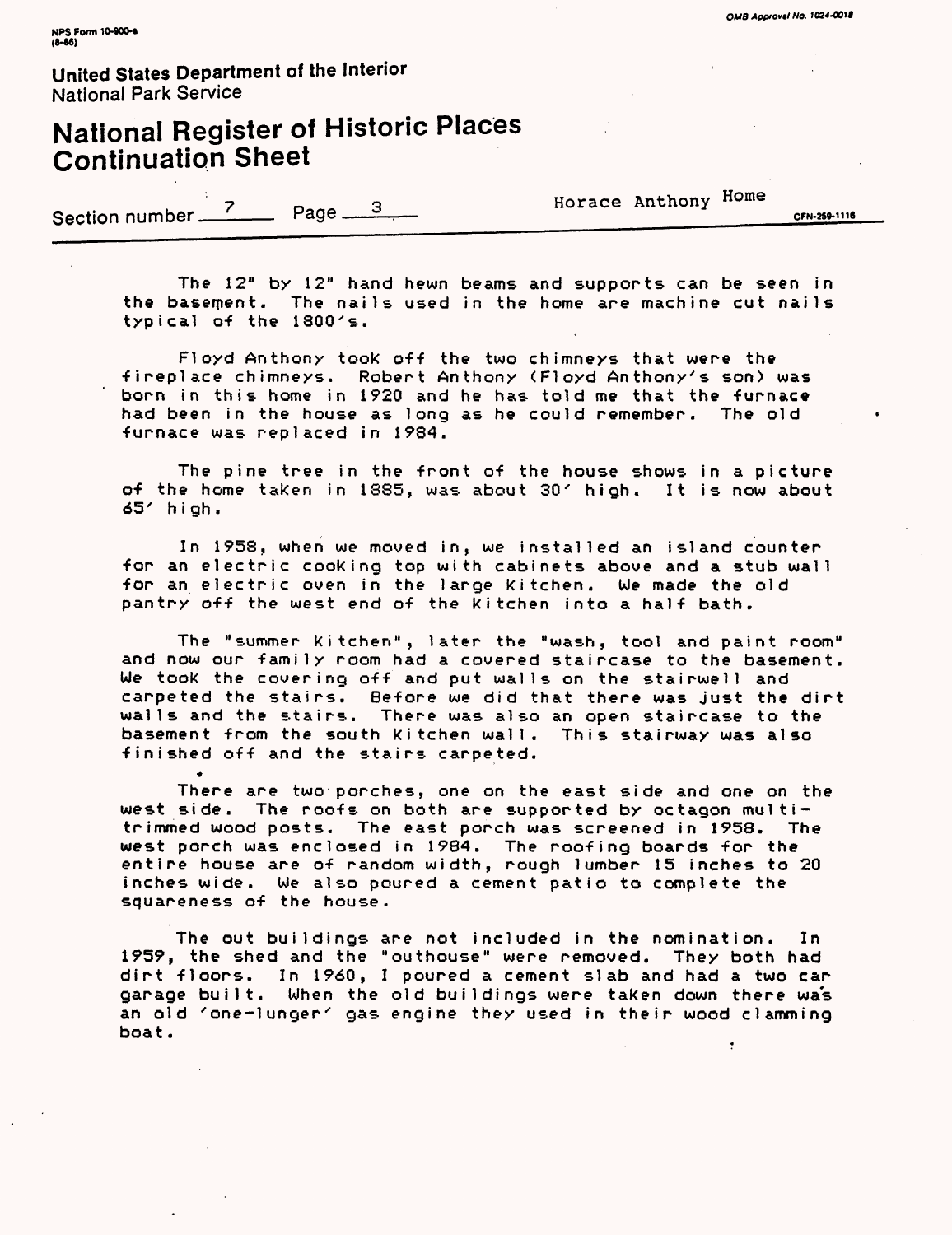## **National Register of Historic Places Continuation Sheet**



 $FIRT$   $FLOOR$ 



NOT TO SCALE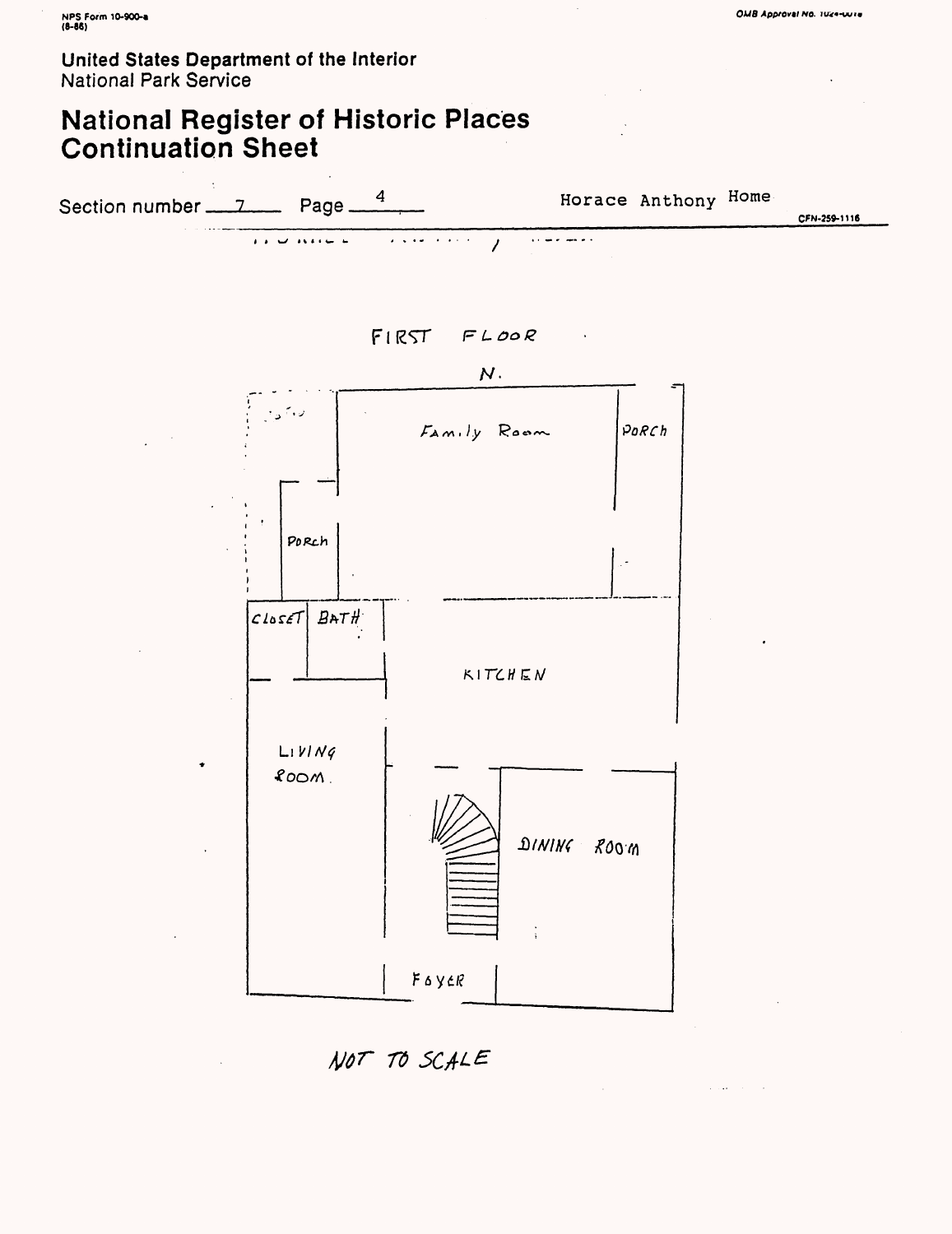# National Register of Historic Places Continuation Sheet

Section number 7 Page 15, 800 Horace Anthony Home

**CFN-259-1U8**

**UMtt Apprormi nv. •»•«-**

 $SFCOND$  FLOOR



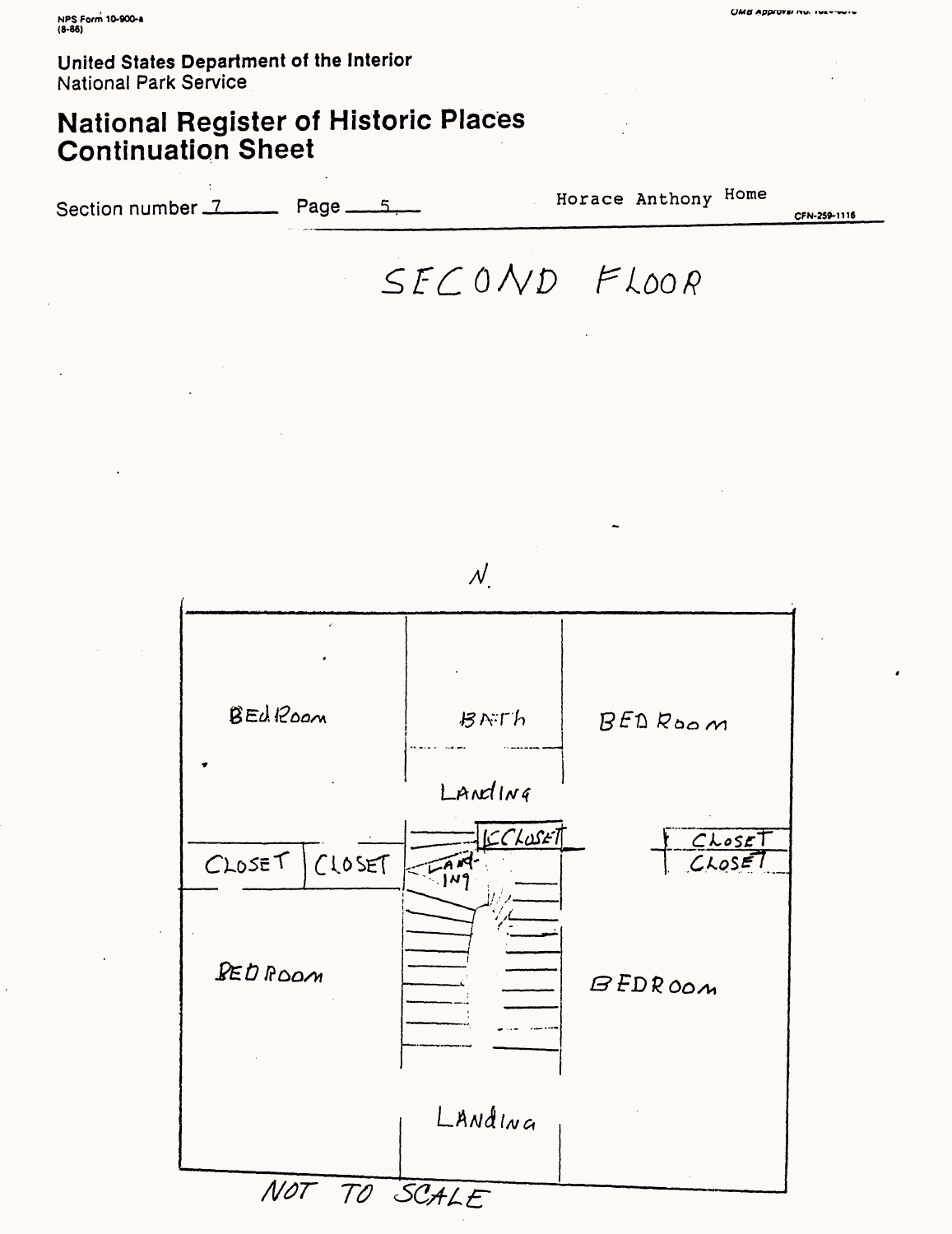# **National Register of Historic Places Continuation Sheet**

Section number  $\frac{7}{2}$  Page  $\frac{6}{2}$  $I$ *(1RD FLOOR* Horace Anthony Home **CPU-259-1116**

OWD OPPINION THE THE

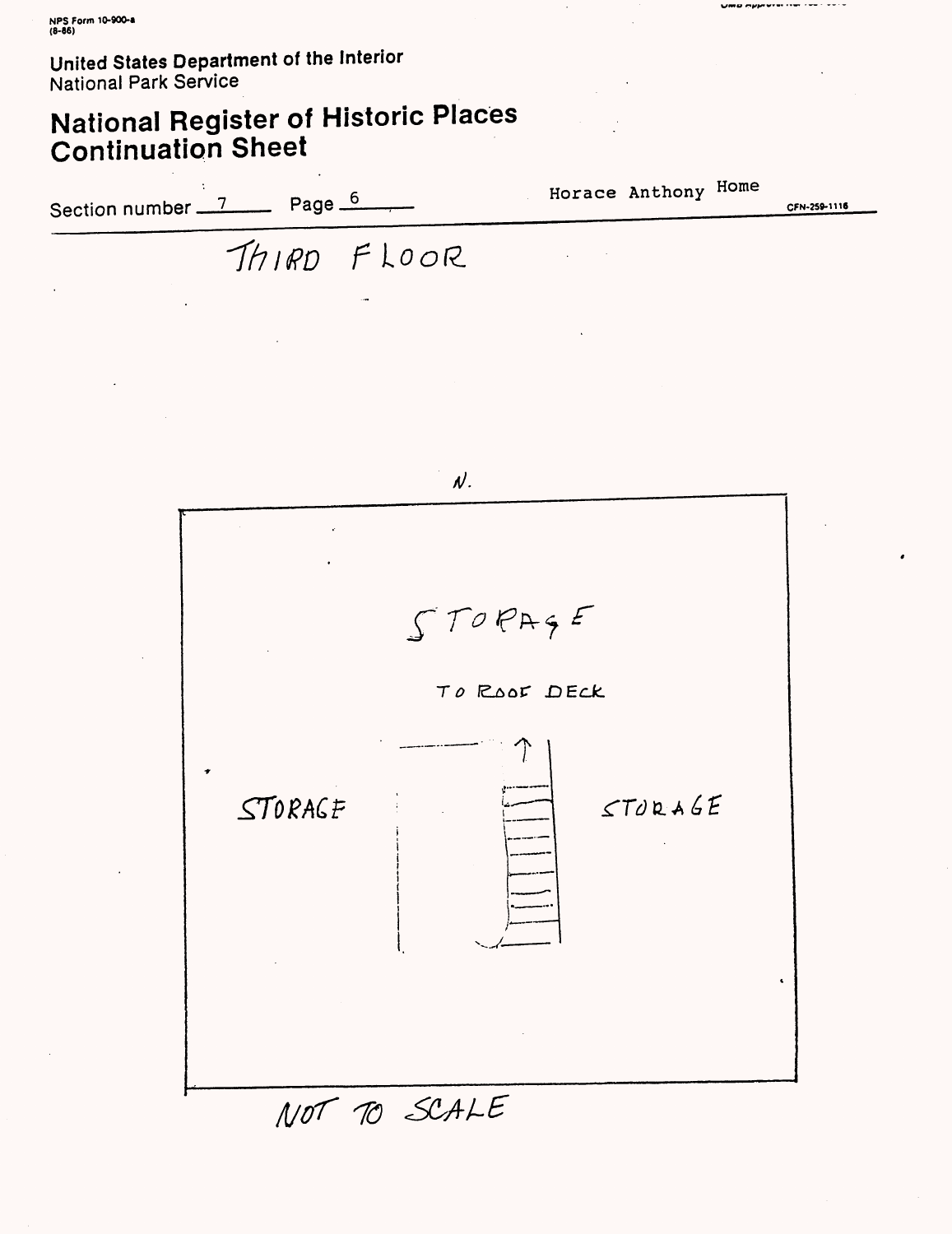### National Register of Historic Places Continuation Sheet

Section number  $\frac{8}{2}$  Page  $\frac{1}{2}$  Horace Anthony House  $\frac{8}{2}$  CFN-259-1116

The Horace Anthony House is locally significant under criterion C as one of Camanche's earliest and best preserved examples of Italianate Influenced design. Constructed in ca. 1852, this residence was one of a handful of buildings in Camanche to survive the infamous tornado of 1860 relatively unscathed. Although the front entry and the window hoods appear to be derived from the Greek revival, making the house somewhat transitional, the overriding stylistic influence is the Italianate, especially in terms of basic form and roof and eave treatment.

Horace Anthony was one of Camanche's most enterprising and public-spirited citizens, always lending a hand to every commendable enterprise. He held several offices of trust and responsibl i1 Ity since he located in the county.

He was on the Camanche Board of Supervisors from 1867 to 1863 and was Chairman in 1868. He was Recorder Treasurer in 1863 to 1865 and a State Representative from 1858 to 1860. He was a staunch Republican.

He was a leading member of the Camanche Baptist Church and used his influence in its organization in 1851. He ardently embraced the anti-slave cause. He and his home was part of the "underground railroad."\* His contribution was mentioned in the 1976 bicentennial history of Clinton and also in an autographed copy of the Clinton County history, written by Estelle Leprovost Youle. She was a newspaper writer for the Clinton Herald newspaper for many years.

In 1958, while digging a hole in the crawl space under the family room, I discovered one handmade shoe and an old brass powder horn. The Camanche Historical Society has the powder horn and I still have the shoe. From down in the crawl space, I could see a difference in the limestone foundation. A portion of the wall was not as complete as the rest of the foundation. I also found it was not difficult to remove some of the large pieces of stone. This furthered my belief that the home had really been used in the "underground railroad." The Anthony's (Floyd - Agnes and son, Robert) had always said it had. We have since found several references to Horace being involved. Ever since we purchased the Horace Anthony House, we have had many requests by children to see the "underground railroad." The Horace Anthony House, having survived the 1860 tornado and its

 $\approx$ According to family tradition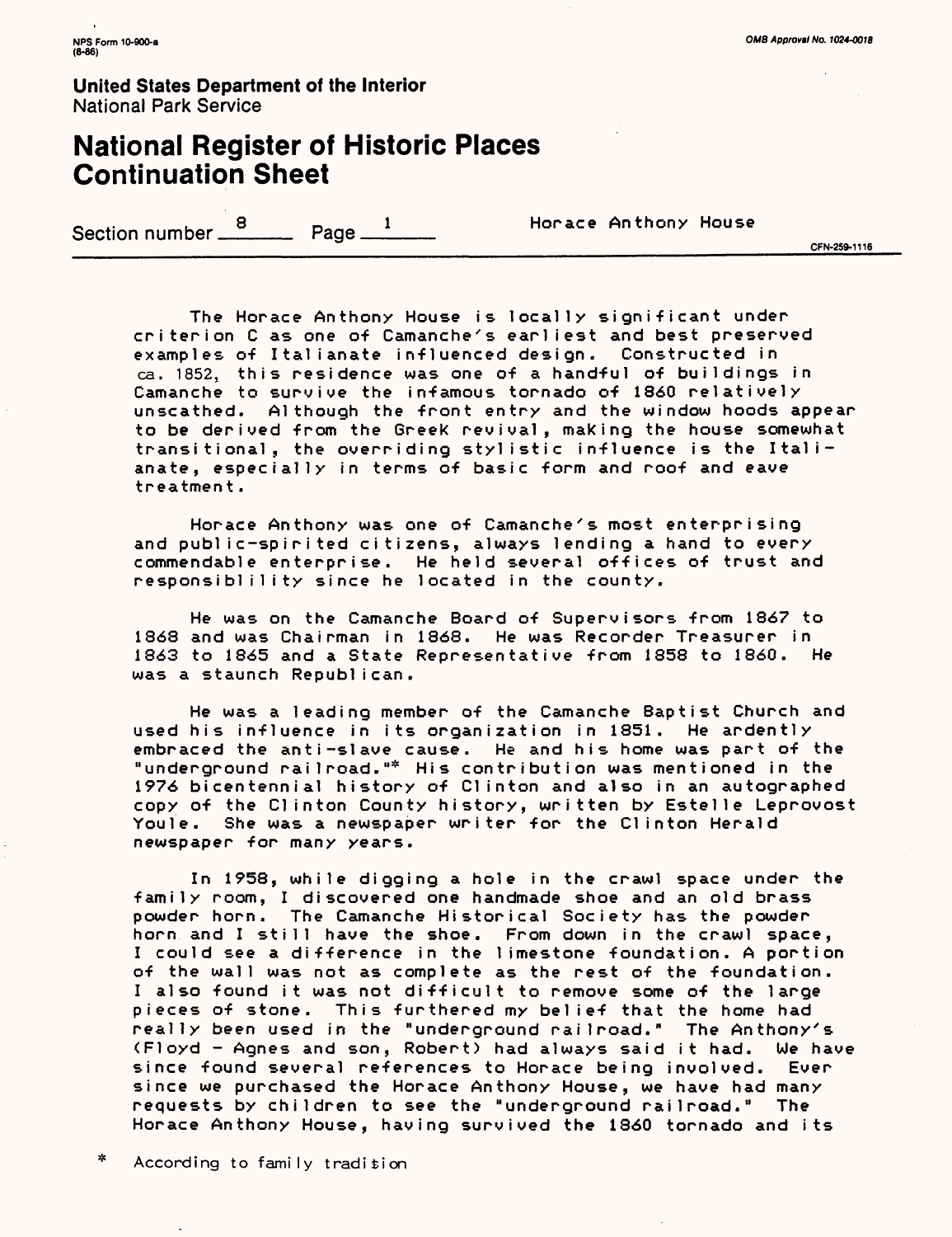### National Register of Historic Places Continuation Sheet

Section number 8 Page 2 Horace Anthony House

CFN-259-1116

association with the "underground railroad" has had many local school classes and bus loads of children from schools in nearby towns come to look It over.

The park that was plotted by Horace Anthony in 1852 is still in use by the city. Children's playground equipment was added by the city in the 1970's. The city started mowing the grass in the park in the early 1950's. Up until then the Anthony's always took care of the mowing of the park.

There are only two other houses in this area that are built with the same brick and are of similar style. They were both built at about the same period as the Horace Anthony House. The home located at 1108 3rd Street, Camanche is a 2 story house with a pitched roof and is in fair condition. The other home at 1711 3rd Street, Camanche, has only three walls left that are still in use from the original structure. Mary Jane Case, the present owner, said one wall had to be removed at the time they remodeled in 1950. Neither of those two have the stylistic embel1isments that the Horace Anthony House has. Because Horace had the saw mill and the lumber yard and he was one of the more affluent citizens of Camanche, he built a more impressive home. Owners of saw mills would build more grand edifices to show to the best advantage the many forms of wood work. Draftsman were hired by the mills to design houses to show to the best advantage what they had to sell. The Horace Anthony House may have been designed by architects from another area or even copied from a home in Europe. We have been unable to find who helped Horace build his home. He could have used any of a number of skilled craftsmen that purchased materials from his lumber yard.

Horace Anthony was born in Livingston County, New York in 1816 and he died in Camanche, Iowa on May 16, 1890. He married Elizabeth McCloskey in 1840 in Davenport, Iowa. They had nine children. A son, William Robert, went into the saw mill and lumber business with his father who was ill in 1859. They rebuilt the business after the 1860 tornado. He bought out the partner, Horace's brother-in-law, John McCloskey. A \$250,000 fire in 1893 destroyed the major part of the establishment, and caused W.R. Anthony and Company to go out of business.

Frederick Horace Anthony, another son of Horace, took title to the Horace Anthony House during his father's illness. He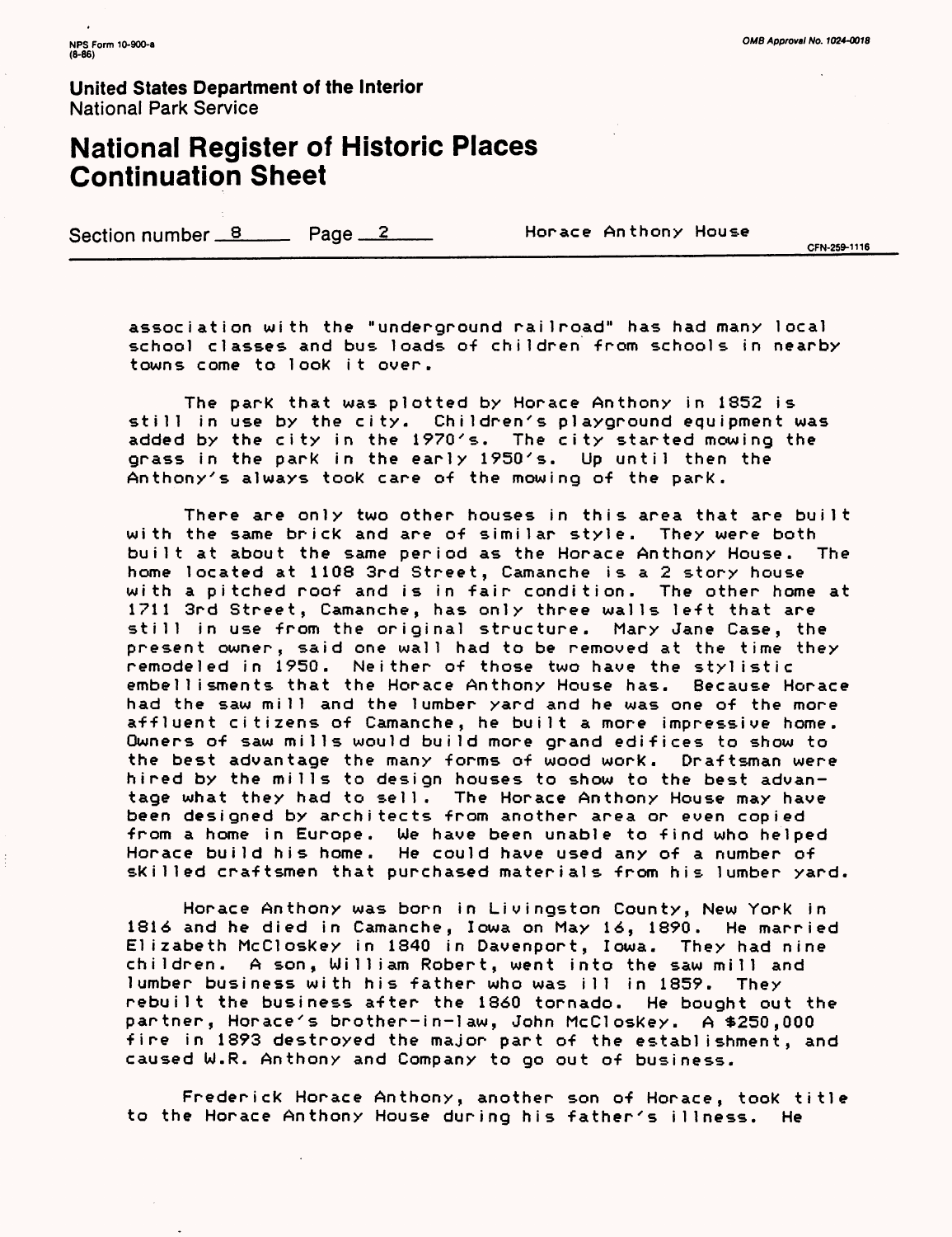### National Register of Historic Places Continuation Sheet

Section number 8 Page 3 Horace Anthony House

CFN-259-1116

died in 1888 before his father's death in 1890. Elizabeth, his mother, died in 1883. Frederick Horace died in 1888 and left the home to his 27 year old wife, Ella M. and their two children, Maude and Floyd. Ella, his wife, died in 1938 and ' left the home to Floyd, her son. After Floyd died, his wife, Agnes sold the house to LeRoy and Doris Goddard in 1958. This ended 107 years of only Anthony's living in the Horace Anthony House.

The design and craftmanship of the Horace Anthony House is a good and well preserved example of the architectural work of theperiod.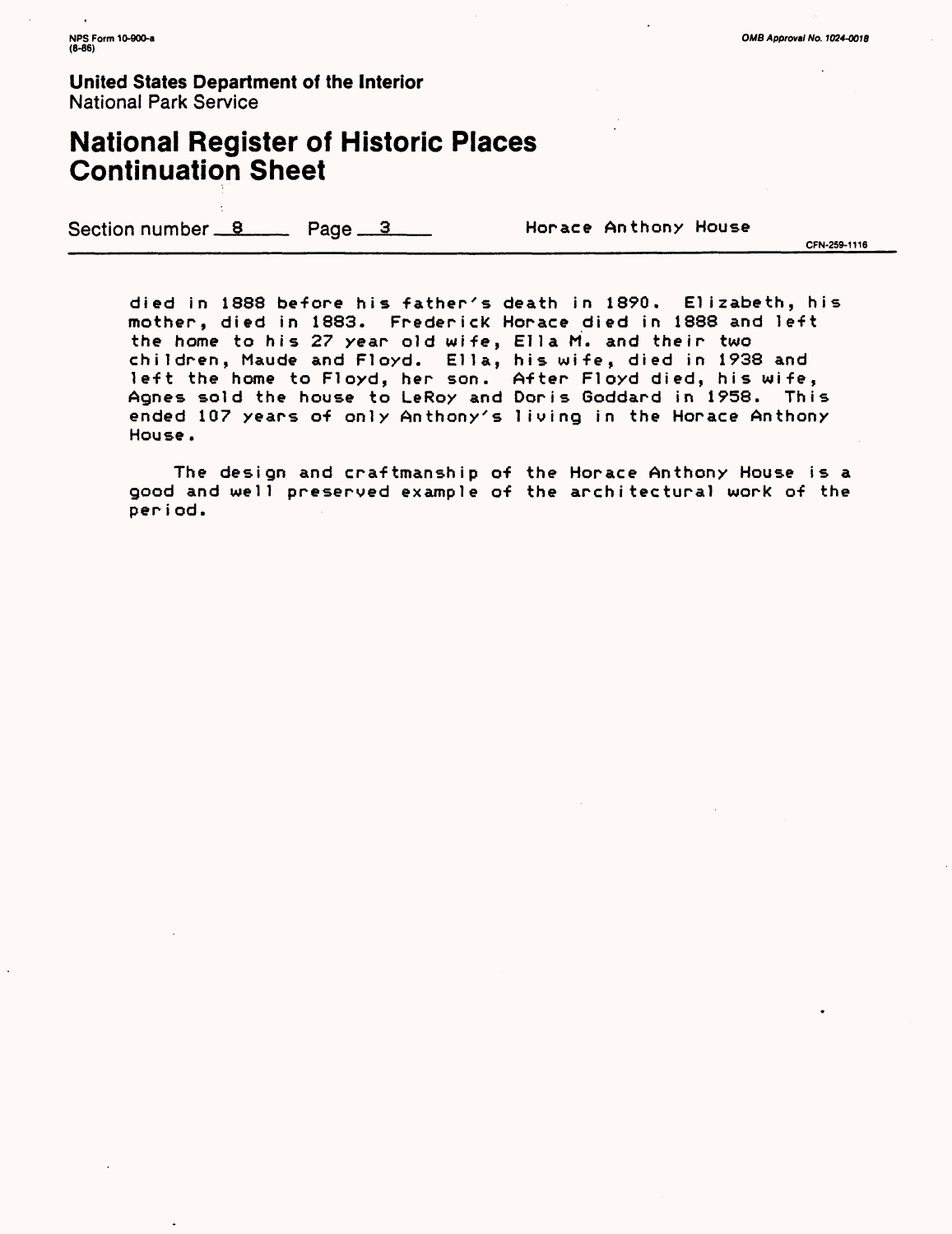### National Register of Historic Places Continuation Sheet

Section number 9 Page 1 Horace Anthony House

0 \_\_\_\_\_\_\_\_\_\_\_\_\_\_\_\_\_\_\_\_\_\_\_\_\_\_\_\_\_\_\_\_\_\_\_\_\_\_\_\_\_\_\_\_\_\_\_\_\_CFN-259-1116

#### Sources

The United States Biographical Dictionary and Portrait Gallery of Eminent and Self-Made Men: Iowa Volume <Chicago and New York: American Biographical Publishing Company, 1878), p. 163.

Clinton County Historical Society. History of Clinton County Iowa (Clinton County American Revolution Bicentennial Commission, 1976), pp. 55, 109, 376.

History of Clinton Iowa (Chicago: Western Historical Company, 1879).

Biographical Record of Clinton County. Iowa (Chicago: S.J. Clarke Publishing Company, 1901).

Clinton County History Estelle Leprovost Youle, Copyright, 1948.

P.B. Wolfe, Ed. <u>Wolfe's History of Clinton County Iowa</u> (Indianapolis, Ind.: B. F. Bowen and Company, 1911).

Camanche. Iowa Charter City History Book Clinton Printing Company, Sesquicentennial Committee, 1836-1886.

Camanche Platting Book Clinton County Court House, Recorders Office, Clinton, Iowa.

Abstract and Title Horace Anthony Home. LeRoy C. Goddard, Camanche, Iowa.

Clinton County Iowa 1946 by Estelle Goodwin Leprovost Youle.

INTERVIEWS:

Robert L. Anthony, Fayette, Iowa. The Last of 107 years of "Anthony's To Live in the Horace Anthony Home.

Charles D. Frazier, 619 13th Avenue, Camanche, Iowa. Elderly resident of Camanche, Iowa.

Mary Jane Case, 1711 3rd Street, Camanche, Iowa. Local resident and owner of a home in Camanche that was built with the same brick that was used in the Horace Anthony House.

Kerry D. Morehead, 1108 3rd Street, Camanche, Iowa. Local resident and owner of an old home in Camanche that was built with the same brick that was used in the Horace Anthony House.

McClellan Miller, 1821 9th Street, Camanche, Iowa. 83 year old lifelong resident of Camanche, Iowa.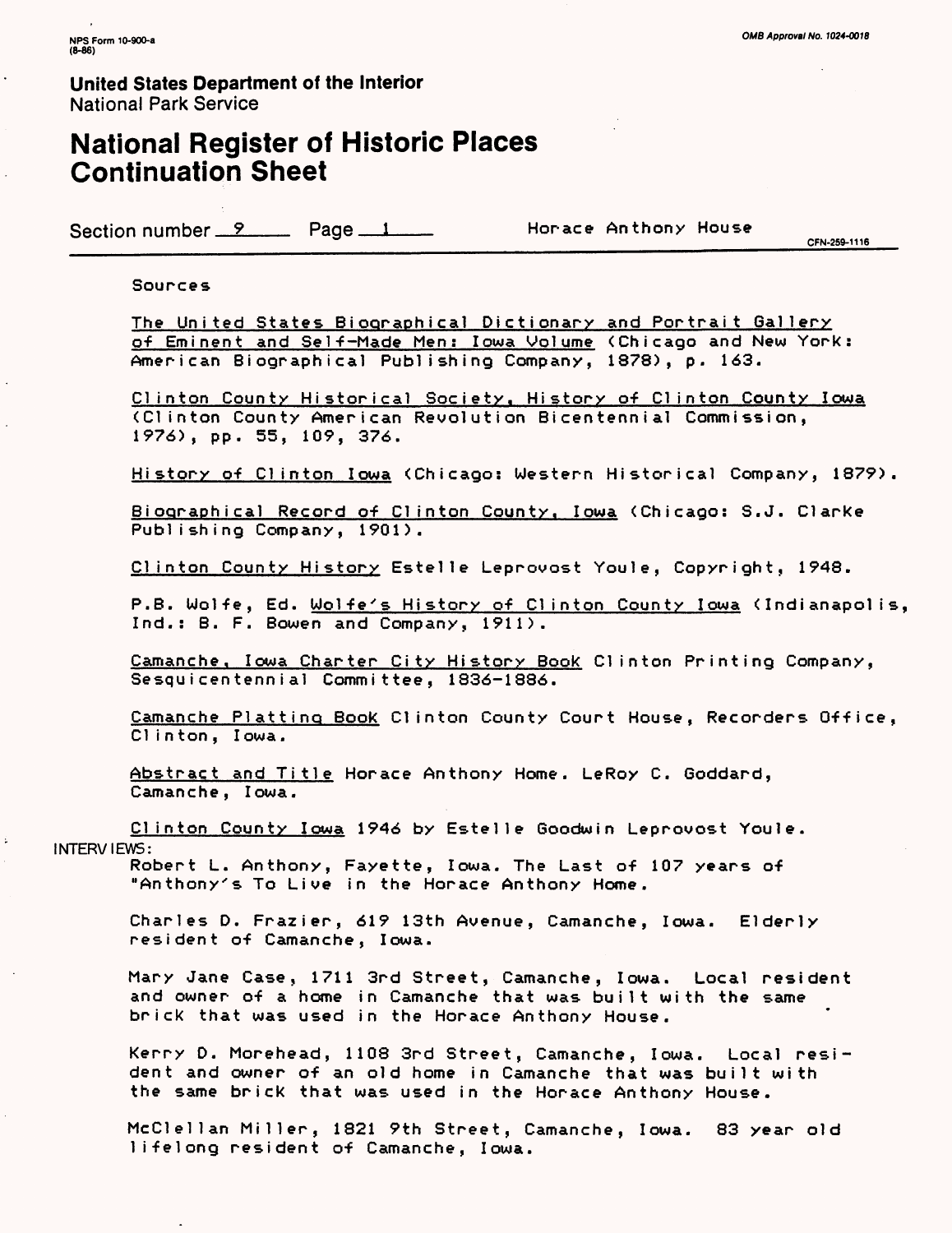### National Register of Historic Places Continuation Sheet

Section number  $10$  Page 1 Horace Anthony Home

CFN-259-1116

فكفتحص

Book 10 Plat number 554

PLAT OF "HORACE ANTHONY'S  $\beta_{ab} \mathcal{L}_{ab} \beta_{cd}$   $\beta_{P}$ <sub>209</sub>e  $\beta_{ab}$ h t $C_{ab}$ l  $D_{b}$ . SUB-DIVISION OF LOT 1, BLOCKS,  $\beta^{op}$   $\rightarrow$   $\beta^{op}$ ,  $\rightarrow$   $\beta^{op}$ ,  $\gamma$ ,  $\gamma$ ,  $\gamma$ ,  $\gamma$ ,  $\gamma$ ,  $\gamma$ ,  $\gamma$ SUB-DIVISION OF LOT 1, BLOCK3,<br>OF THE ORIGINAL PLAT OF THE WILLAGE OF CAMANCHE. APRIL 10, 1852

ON THIS 25TH DAY OF APRIL. A.D., 1852 PERSONALLY APPEARED BEFORE THE UNDERSIGNED, A NOTARY PUBLIC IN AND FOR SAME COUNTY, HORACE ANTHONY AND THOMAS C. DYER, BOTH PERSONALLY KNOWN TO ME, AND THE SAID HORACE ANTHONY KNOWN TO BE THE IDENTICAL PERSON WHO LAID OUT THIS SUB-DIVISION, AND WHO IS THE SOLE AND LEGAL OWNER OF THE TRACT OF LAND EMBRACED IN THIS MAP. A. R. COTTON, COUNTY JUDGE,

CLINTO COUNTY , IOWA.

FROM ABSTRACT OF TITLE TO LOTS 24 &25. HORACE ANTHONY'S SUB-DIVISION OF BLOCK 3, CITY OF CAMANCHE.

ABSTRACT AND TITLE COMPANY 128 6TH. AVE. SOUTH<br>CLINTON. IOWA.

HORACE ANTHONY HOME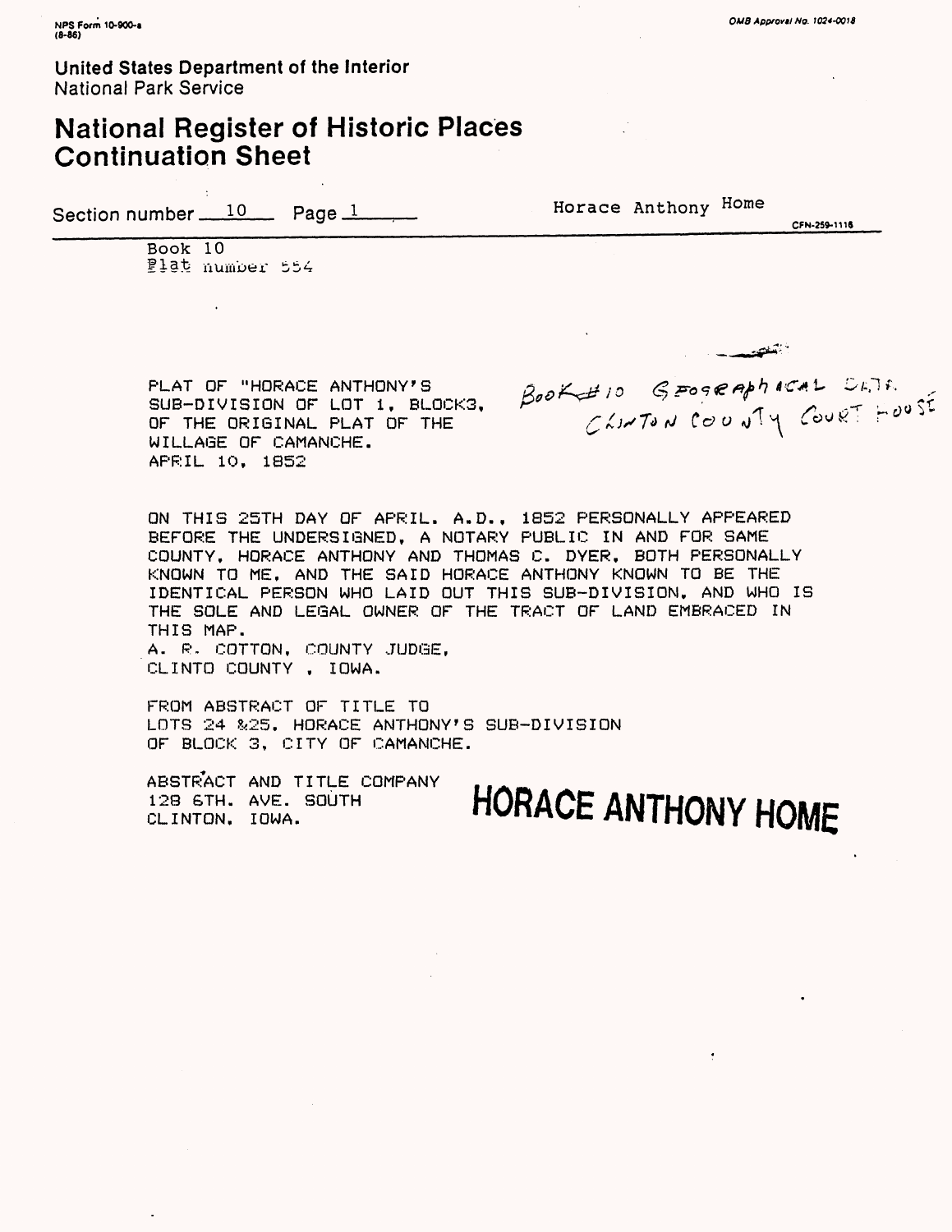# **National Register of Historic Places Continuation Sheet**

Horace Anthony Home  $Page$ <sub>--</sub> ے Section number  $-10$  — CFN-259-1116 Subsideration of Lab 322 / Block and Bud the assign With adhach c  $\partial_{\theta}$ irashington  $311$ Can constituto a 2  $\epsilon$ 36 - Mile in Stare Dat Sel Comeans of mote Sub Stones  $\sqrt{3}$  $\sqrt{2}$  $\theta$  $\boldsymbol{h}$ are placed promion only azy iz Locard I Blue chers alternation. 163 We leave him has  $12.44$ Settlem Shire Me Hold. of Hammerle 5 Stone  $\sim$ The Sich are att Sixty in Ehm J. William dents durable of  $\overline{14}$  $\overline{16}$  $\overline{1}$ married markedy free ille og i k 5-6.7-8.9 religion  $\mathcal{L}(\mathcal{L})$ S. Gul inty her comment Gene Travaries and Recently more in the City Salt in a light 26,900  $\mathcal{F}$ intrior and on the bread the and highly declined  $\hat{\textbf{C}}$ an the clock the ⊀ parte is recondent an the plate of track  $22$  $, 3$  $\mathbf{2}$ fines rain rammed it The Street are 2 bir i i 11 Type to an bridge to my  $k_{\rm e}$  $\mathbf{v}$ **Scale 1:02'** المؤاملة والمساواة the alleys are Sevenated  $720\mu$  $92.72$ یم  $\ddot{v}$  $\alpha^{\frac{d}{2}i}$  $S/2U \sim$  Denver blus ben to under  $\mathscr{E}$  as  $\mathscr{E}$ 25 Say 11 Marco 68 C Post Revolution below the mousines an Carlotte -bel barg -bat -ben trock issues --ben and --ben --ben --ben --ben --ben --ben translated barg -ben --ben<br>ben Islam til ande -bendem ---ben --ben --ben --ben --ben --bendem and police in blite -bendem --ben --bendem<br>ben Is  $\mathcal{L}^{\mathcal{L}}$  and  $\epsilon$  and  $\ldots$  /k. a come of the track of hours embraced in this with a could the west both a ble sunt in

Orignal plat page from book 10 number 554 Clinton County Geographical Dat&, Clinton County Court House.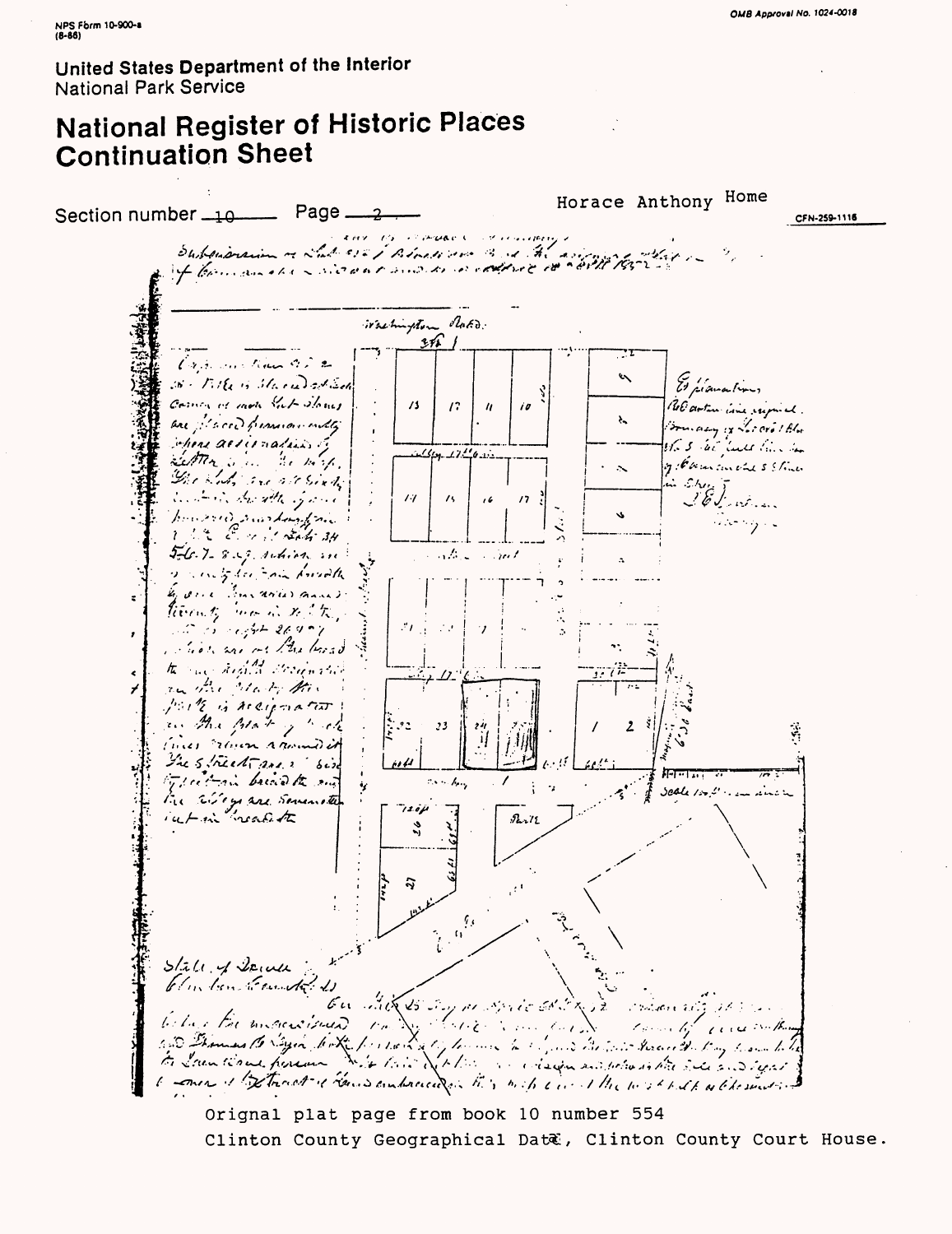# **National Register of Historic Places Continuation Sheet**